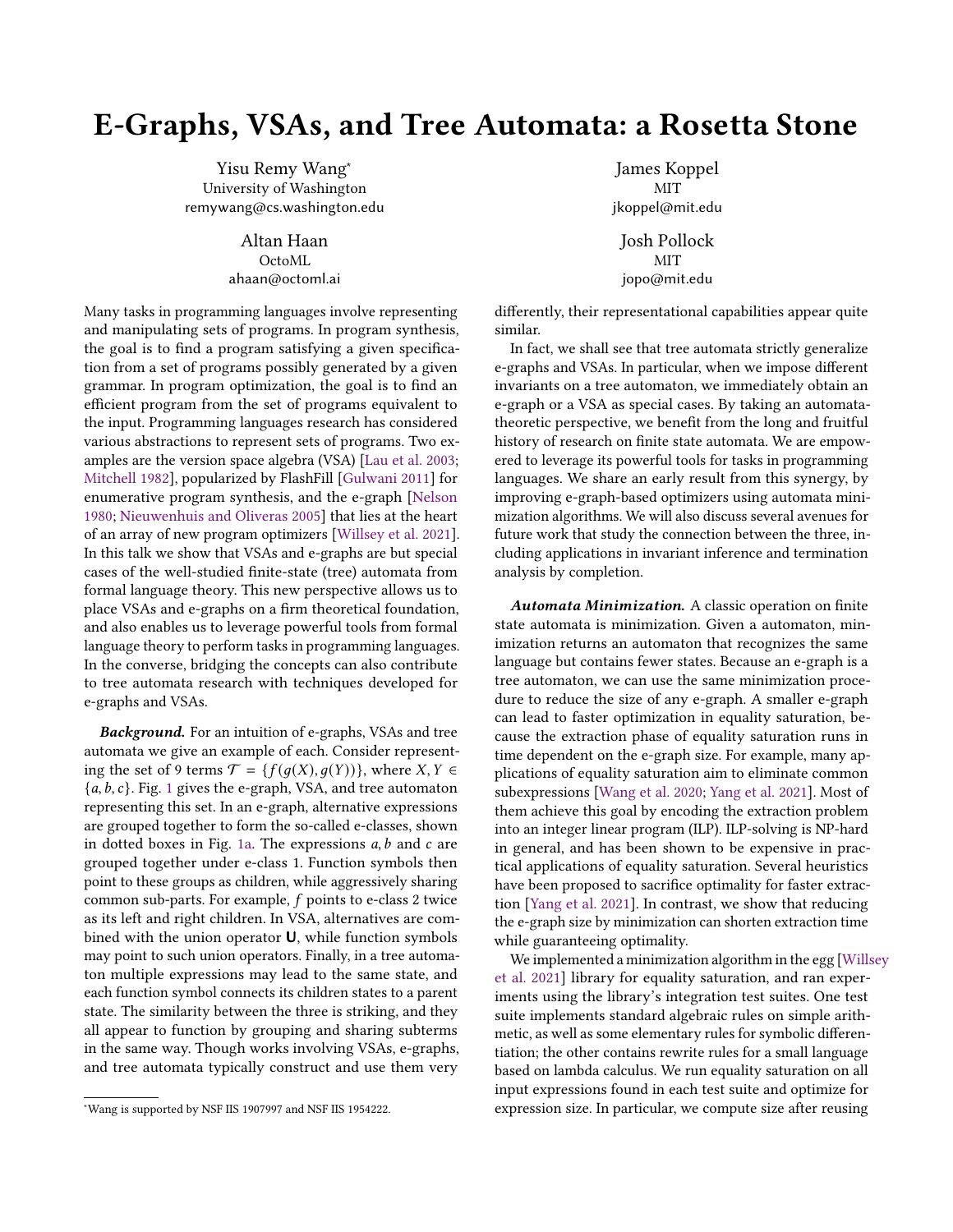<span id="page-1-0"></span>

Figure 1. Comparison of an e-graph, a VSA, and a tree automaton.

common subexpressions, so the expression  $x + x$  has a size of 2 (1 for + and 1 for x) instead of 3. To extract the optimal program, we follow the ILP encoding in [\[Tate et al.](#page-2-8) [2009\]](#page-2-8) and assign a cost of 1 to every e-node. The total cost of a program is therefore exactly the number of e-nodes it contains.

To investigate the impact of minimization, we measure the extraction time before and after minimization, as we show in Figure [2.](#page-1-1) We see that minimization can lead to faster extraction especially for larger instances.

Naturally, one may ask what kind of classes and expressions got merged during minimization. Surprisingly, when we sampled pairs of terms from merged classes, virtually every pair could have been proven equivalent using the rewrite rules! Then why were they not merged during rewrite application? The reason is that missed equivalences are not so unusual in practical applications of equality saturation. Because most application domains require rules that cause explosive, or even unbounded growth of the e-graph, rewrite application usually stops before reaching a fix point. This means if one were to apply more rewrites, it is possible to identify additional equivalences in the e-graph. This observation leads to an alternative way to shrink the e-graph by using the rewrite rules: simply perform a second phase of rewrite application, but only apply a rewrite if it combines existing classes without introducing new nodes. Because this second phase only combines existing classes which makes the e-graph smaller, it will reach a fix point in time at most linear to the e-graph size. Using rewriting rules may also result in an e-graph smaller than one obtained with automata minimization, because the rules provide semantic information whereas an automaton treats its terms purely syntactically. We can also compose the two approaches to further reduce the e-graph size. Specifically, we invoke the automata minimization algorithm after the second phase of merge-only rewrite applications. Figure [2](#page-1-1) compares the impact on extraction time of automata minimization, merge-only rewrites, and a combination of both. Depending on the situation, any of the three methods may lead to the fastest extraction.

<span id="page-1-1"></span>

Figure 2. Impact of minimization on ILP time.

Using E-graphs to Prove Unreachability. We have also discovered that the tree automata community has studied an operation identical to that of extending an e-graph with a rewrite rule, namely the tree automata completion of Genet et al [\[Feuillade et al.](#page-2-9) [2004;](#page-2-9) [Genet](#page-2-10) [2014,](#page-2-10) [2016;](#page-2-11) [Genet and Rusu](#page-2-12) [2010\]](#page-2-12). From this connection, we are able to port ideas from this line of work to e-graphs. In particular, Genet et al use the idea of overapproximating tree automata completion by adding extra edges between nodes (eclasses). When overapproximated completion reaches saturation, the resulting tree automaton soundly overapproximates the set of terms reachable via rewrites. It would be straightforward to use this idea in e-graphs, allowing them to be used to prove unreachability and thus to prove safety properties.